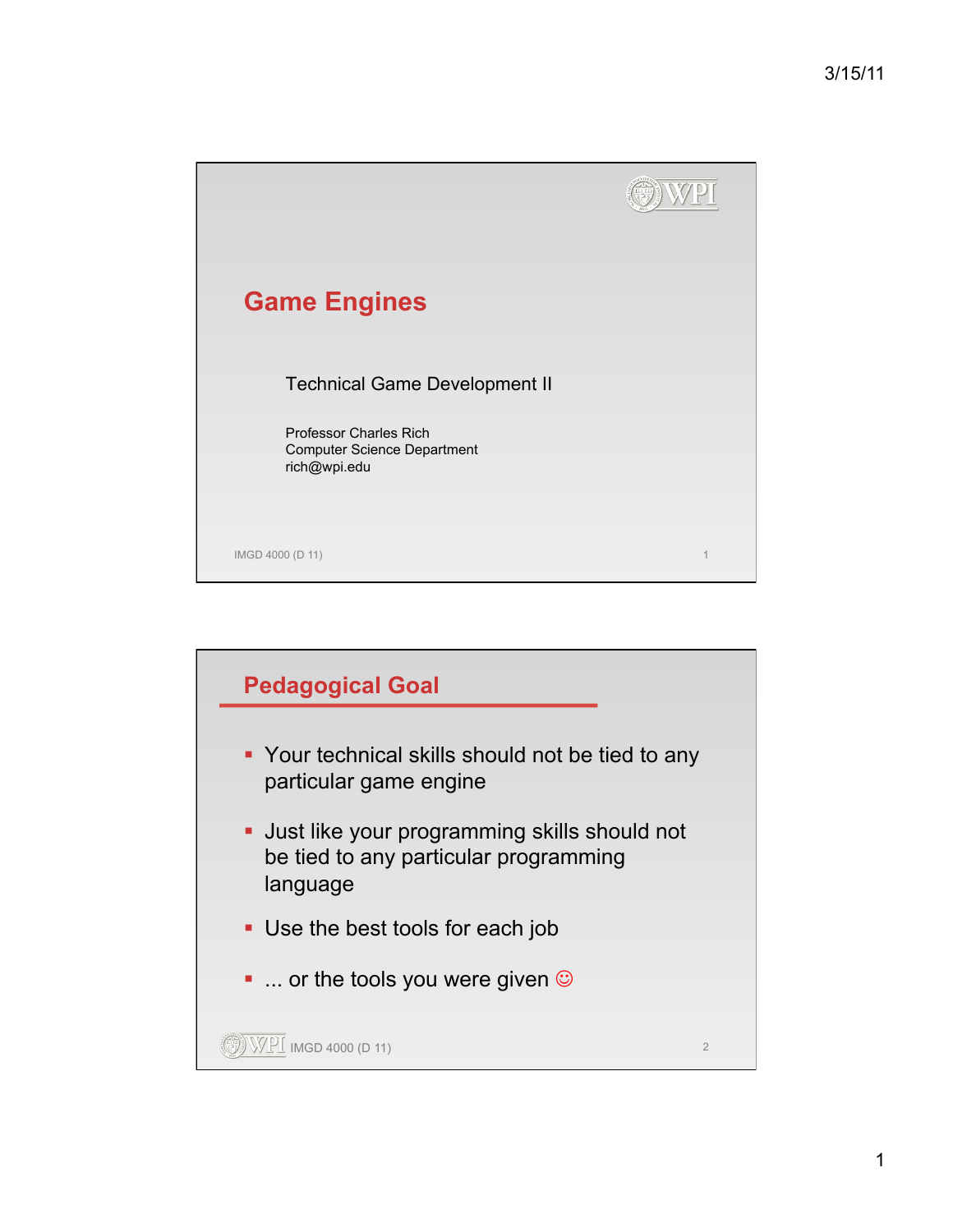

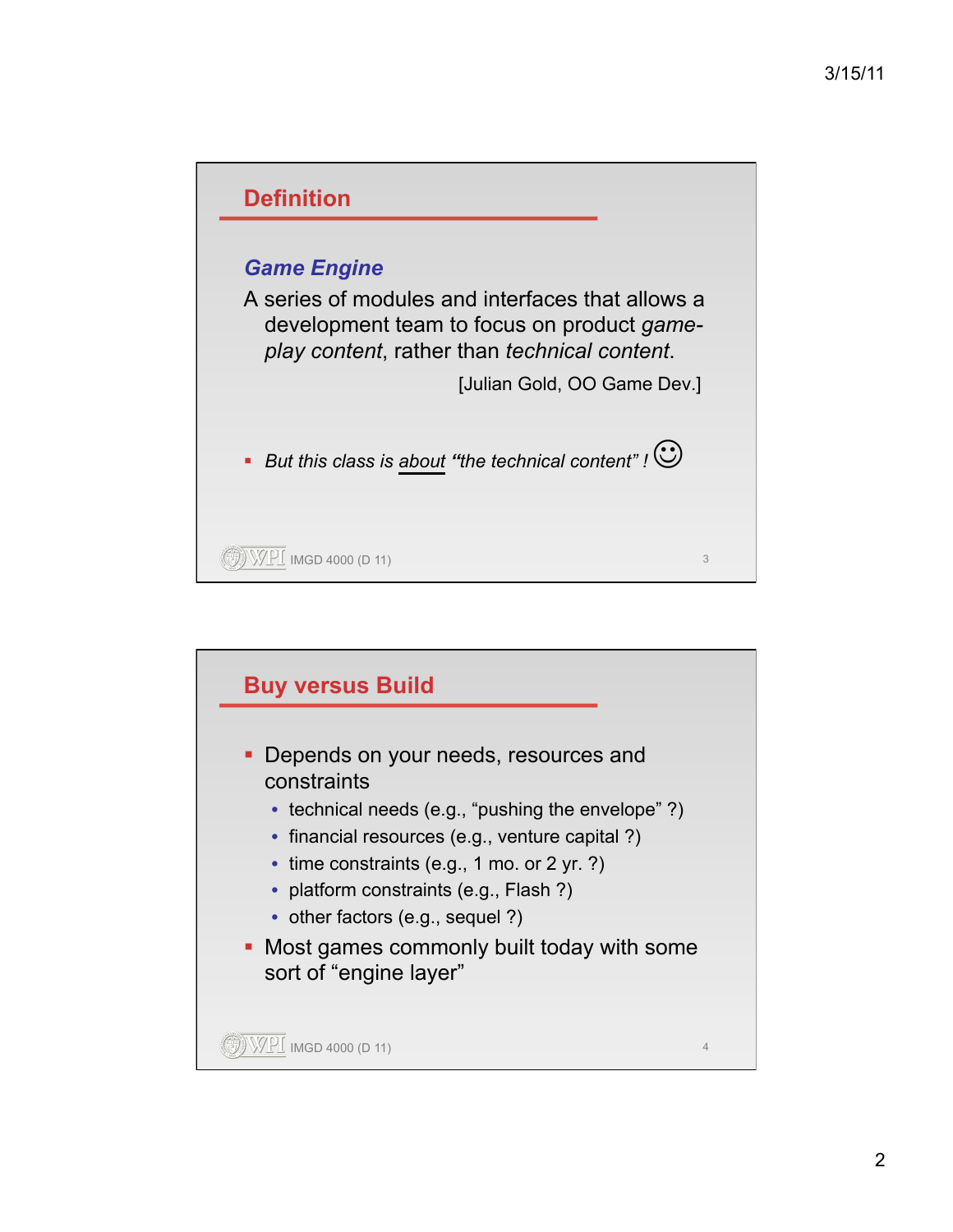

| <b>General Info</b>                                                                                                                                                                                                                                                                                                                                                                                                                                           | [ DevMaster.net ]                                                                                                                                                                                                                                                                                       |
|---------------------------------------------------------------------------------------------------------------------------------------------------------------------------------------------------------------------------------------------------------------------------------------------------------------------------------------------------------------------------------------------------------------------------------------------------------------|---------------------------------------------------------------------------------------------------------------------------------------------------------------------------------------------------------------------------------------------------------------------------------------------------------|
| <b>Graphics API</b><br>OpenGL   DirectX   Glide   Software   Other<br><b>Operating Systems</b><br>Windows   Linux   MacOS   Solaris   SunOS   HP/UX   FreeBSD   Irix   OS/2   Amiga  <br>DOS   Xbox   Playstation   GameCube   GBA   PSP   N-Gage   BeOS   Xbox360   PS2  <br>PS3   Nintendo Wii   Nintendo DS<br>Programming Language<br>C/C++   Java   C#   D   Delphi   Pascal   BASIC   Ada   Fortran   Lisp   Perl   Python<br>  Visual Basic 6   VB.NET | <b>Status</b><br>Alpha   Beta   Productive/Stable   Inactive<br>Misc<br>Documentation<br><b>General Features</b><br>Object-Oriented Design   Plug-in Architecture   Save/Load System   Other                                                                                                            |
| <b>Game Features</b>                                                                                                                                                                                                                                                                                                                                                                                                                                          |                                                                                                                                                                                                                                                                                                         |
| <b>Networking System</b><br>Client-Server   Peer-to-Peer   Master Server<br><b>Tools &amp; Editors</b><br><b>Scripting   Built-in Editors</b><br>Sound & Video<br>2D Sound   3D Sound   Streaming Sound                                                                                                                                                                                                                                                       | <b>Physics</b><br>Basic Physics   Collision Detection   Rigid Body   Vehicle Physics<br><b>Artificial Intelligence</b><br>Pathfinding   Decision Making   Finite State Machines   Scripted   Neural Networks                                                                                            |
| <b>Graphics Features</b>                                                                                                                                                                                                                                                                                                                                                                                                                                      |                                                                                                                                                                                                                                                                                                         |
| Liahtina<br>Per-vertex   Per-pixel   Volumetric   Lightmapping   Radiosity   Gloss maps  <br>Anisotropic   BRDF<br><b>Shadows</b><br>Shadow Mapping   Projected planar   Shadow Volume<br><b>Texturing</b><br>Basic   Multi-texturing   Bumpmapping   Mipmapping   Volumetric   Projected  <br>Procedural                                                                                                                                                     | <b>Animation</b><br>Inverse Kinematics   Forward Kinematics   Keyframe Animation   Skeletal Animation  <br>Morphing   Facial Animation   Animation Blending<br><b>Meshes</b><br>Mesh Loading   Skinning   Progressive   Tessellation   Deformation<br><b>Surfaces &amp; Curves</b><br>Splines   Patches |
| <b>Shaders</b><br>Vertex   Pixel   High Level                                                                                                                                                                                                                                                                                                                                                                                                                 | <b>Special Effects</b><br>Environment Mapping   Lens Flares   Billboarding   Particle System   Depth of Field  <br>Motion Blur   Sky   Water   Fire   Explosion   Decals   Fog   Weather   Mirror                                                                                                       |
| Rendering<br>Fixed-function   Stereo Rendering   Raytracing   Raycasting   Deferred Shading  <br>Render-to-Texture   Voxel   Fonts   GUI<br><b>Scene Management</b><br>General   BSP   Portals   Octrees   Occlusion Culling   PVS   LOD                                                                                                                                                                                                                      | <b>Terrain</b><br>Rendering   CLOD   Splatting                                                                                                                                                                                                                                                          |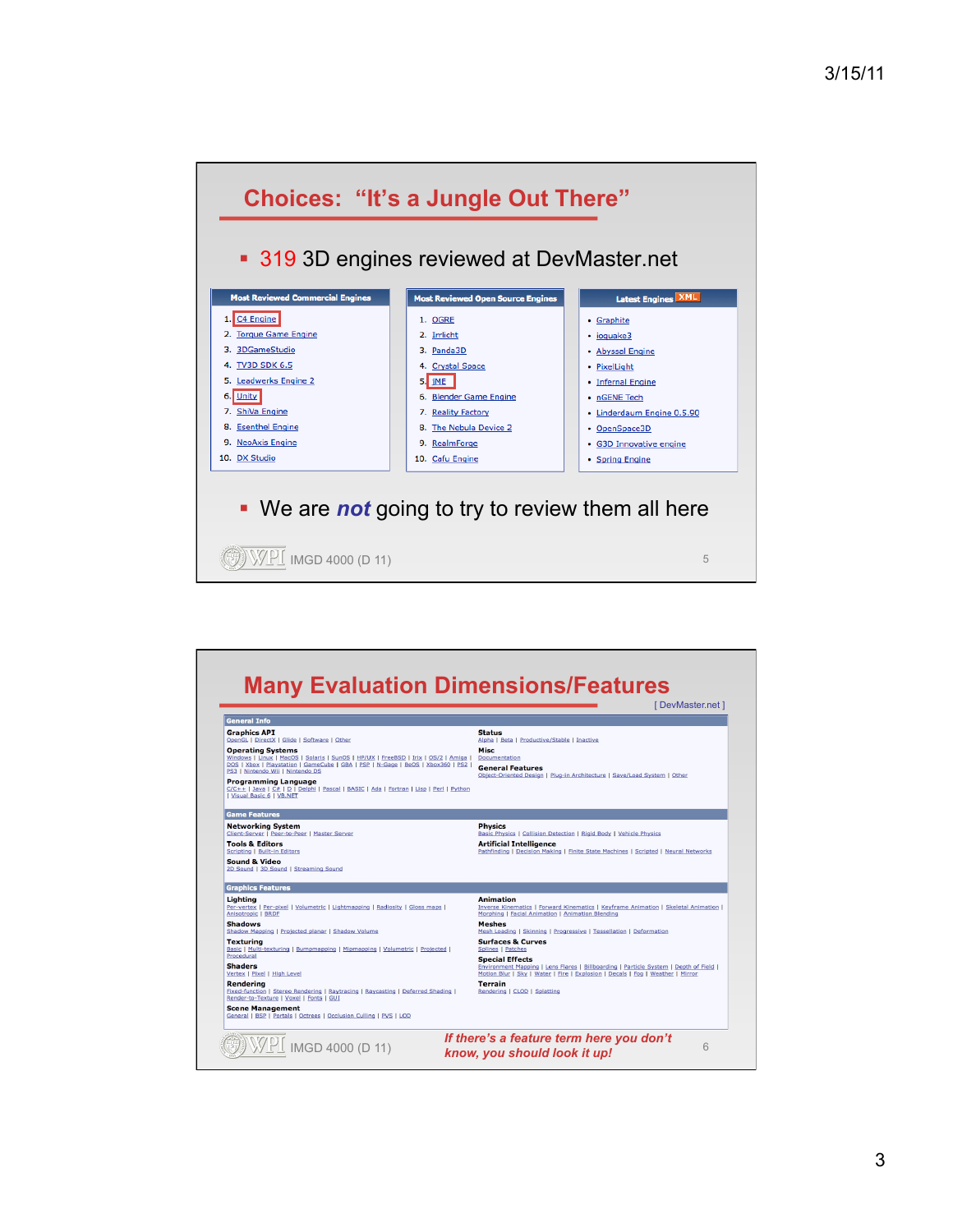

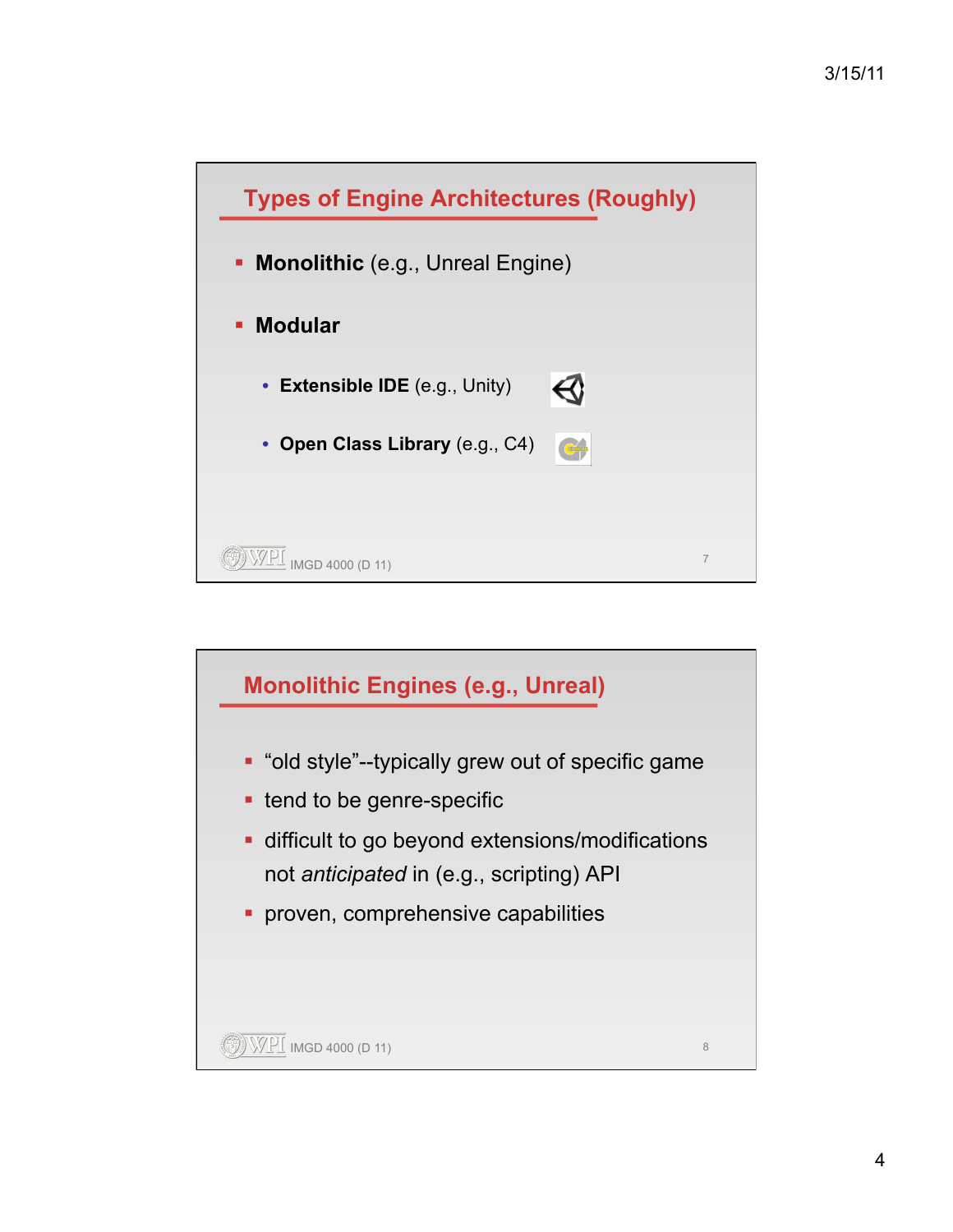

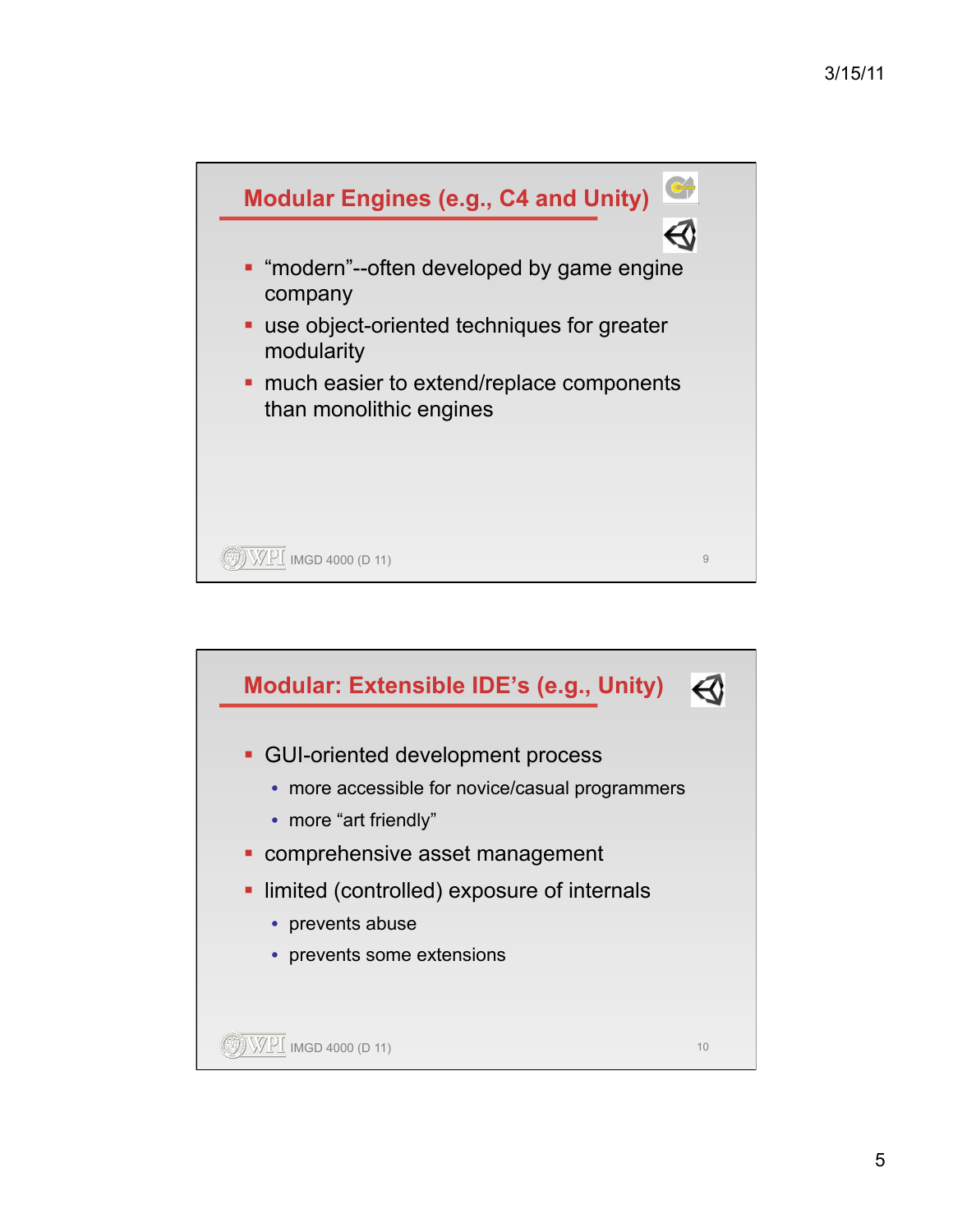

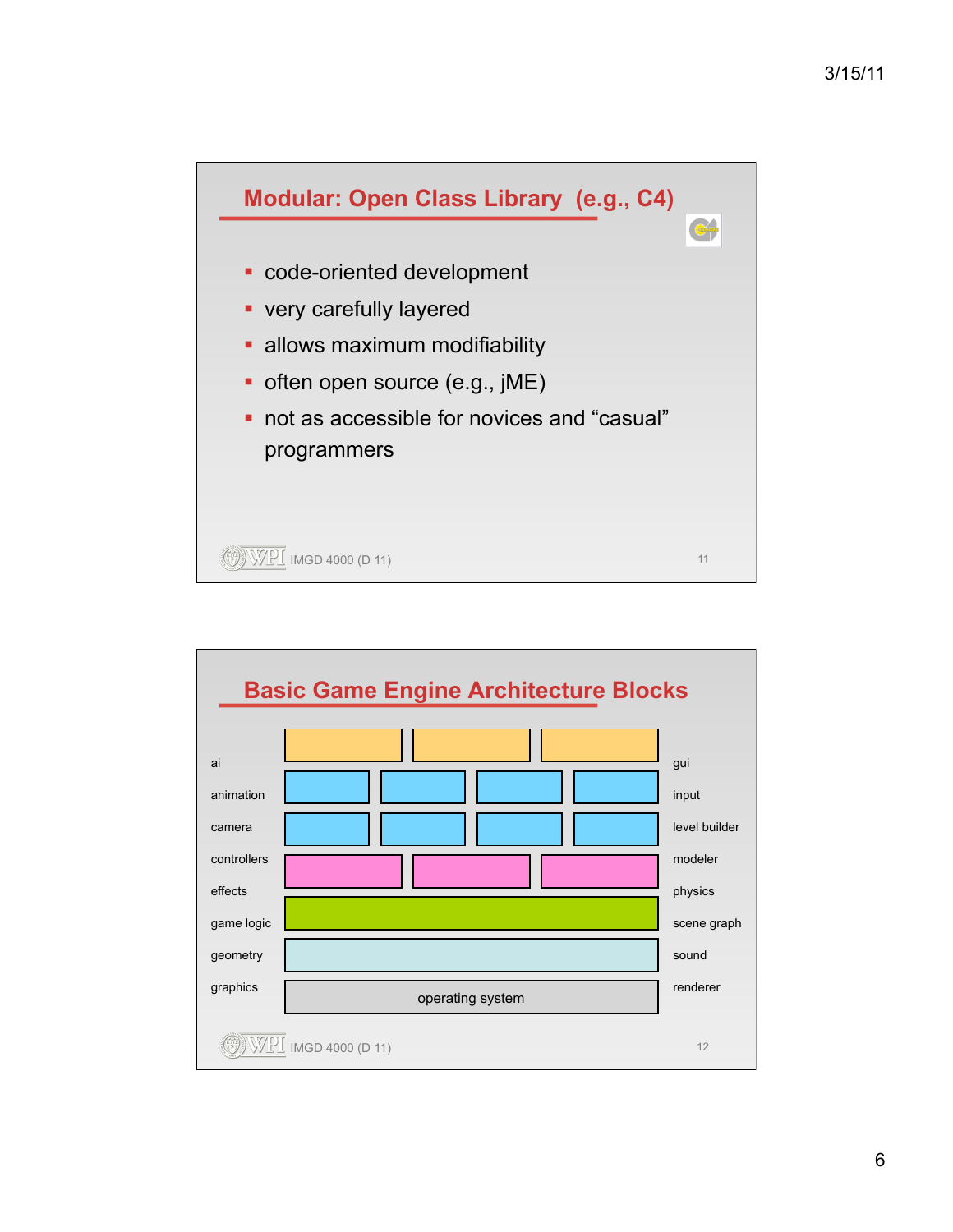

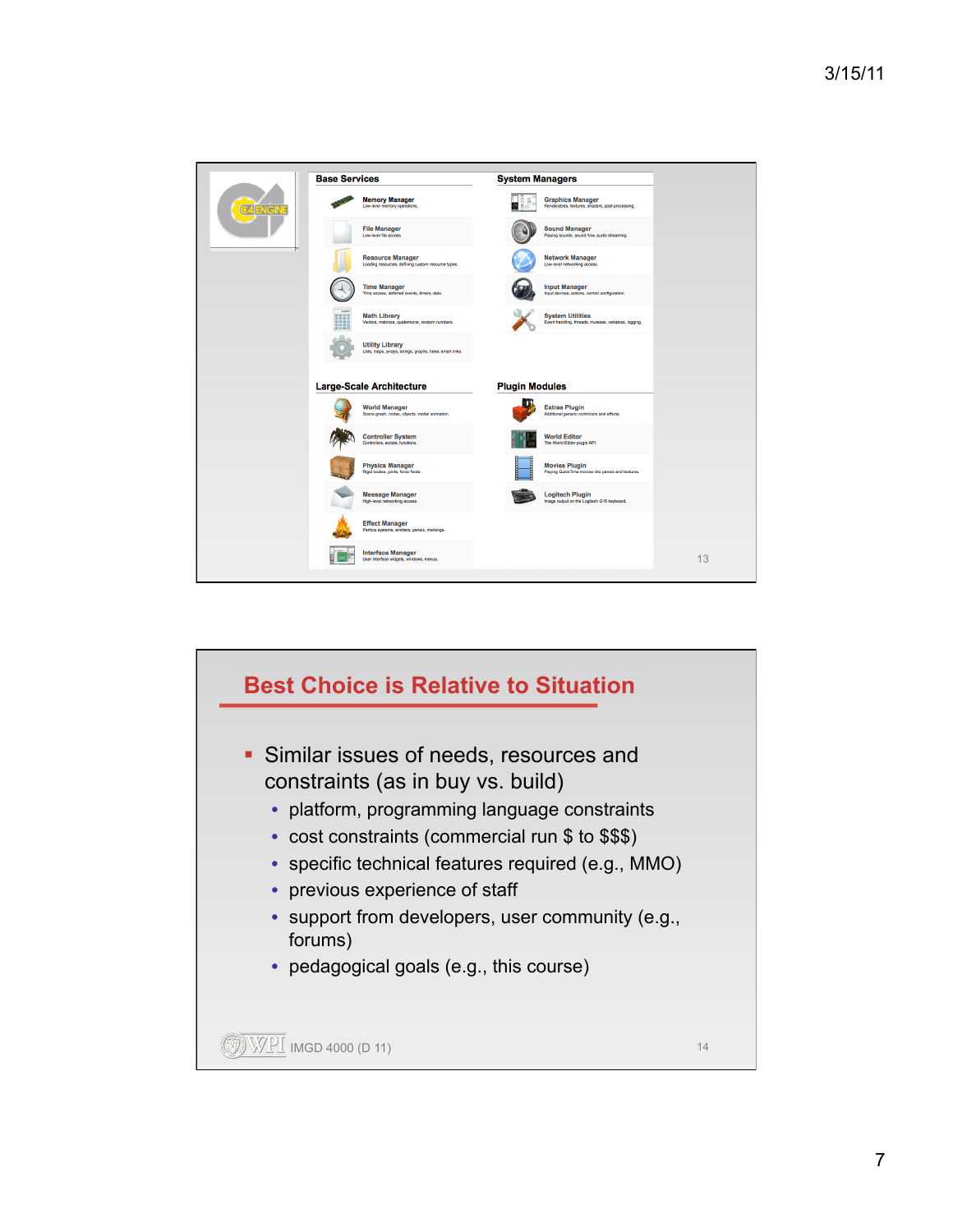

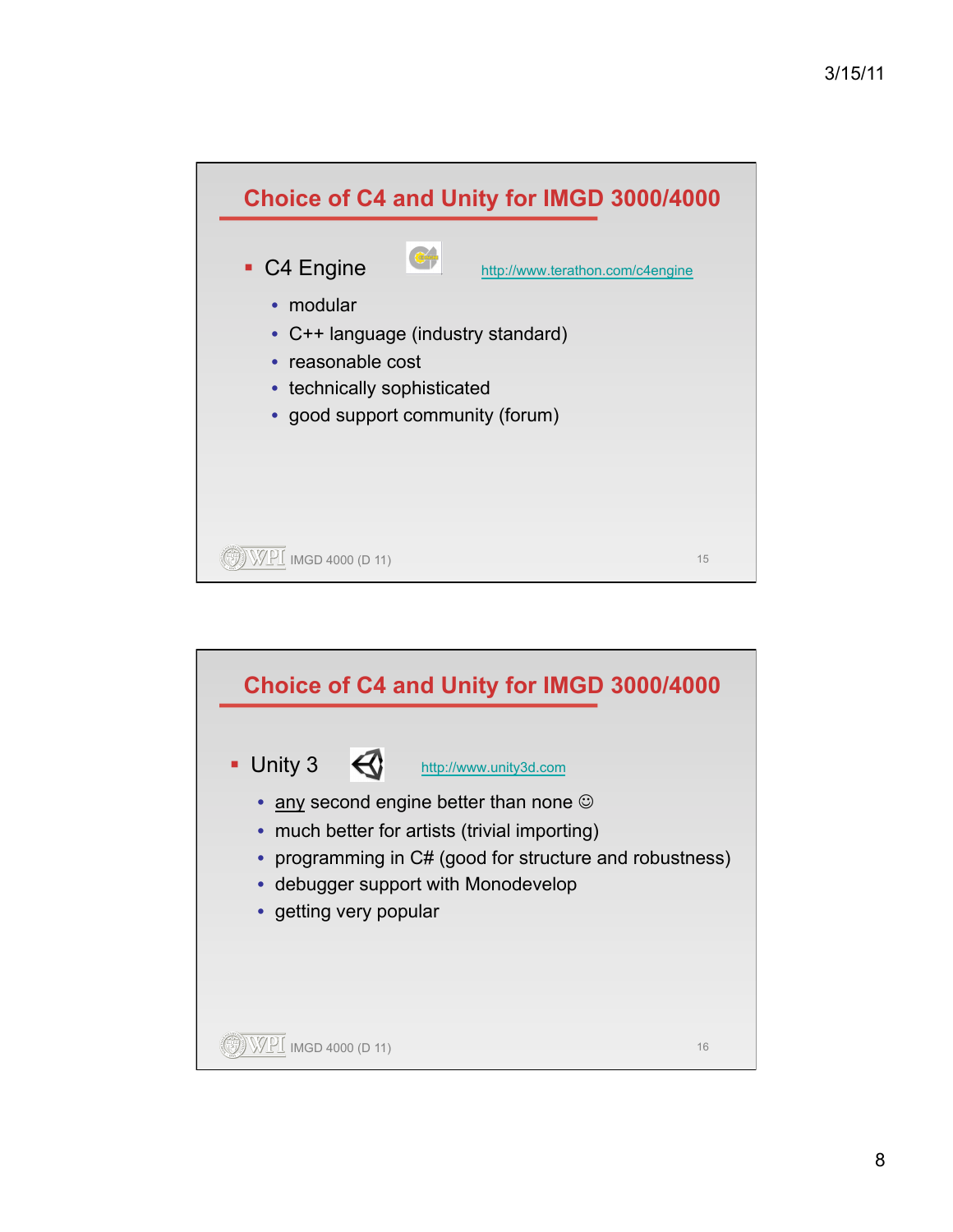| <b>Detailed Feature Comparisons</b>                   |    |
|-------------------------------------------------------|----|
| <b>VS</b>                                             |    |
| • From DevMaster.net                                  |    |
| • Caveats:                                            |    |
| • Info is not audited                                 |    |
| • Let's not get bogged down in the details---the idea |    |
| is to get overall sense of emphasis                   |    |
|                                                       |    |
| IMGD 4000 (D 11)                                      | 17 |

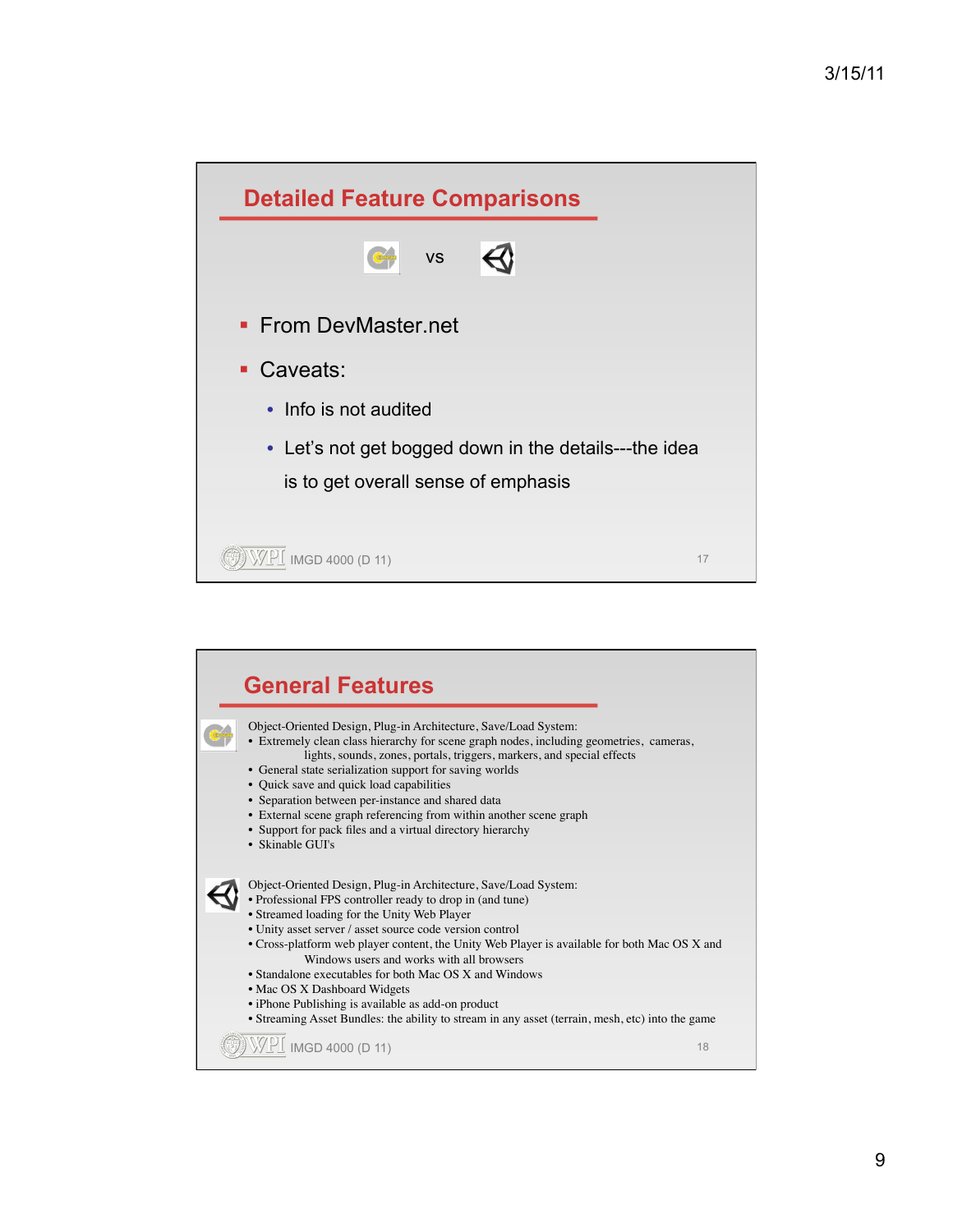

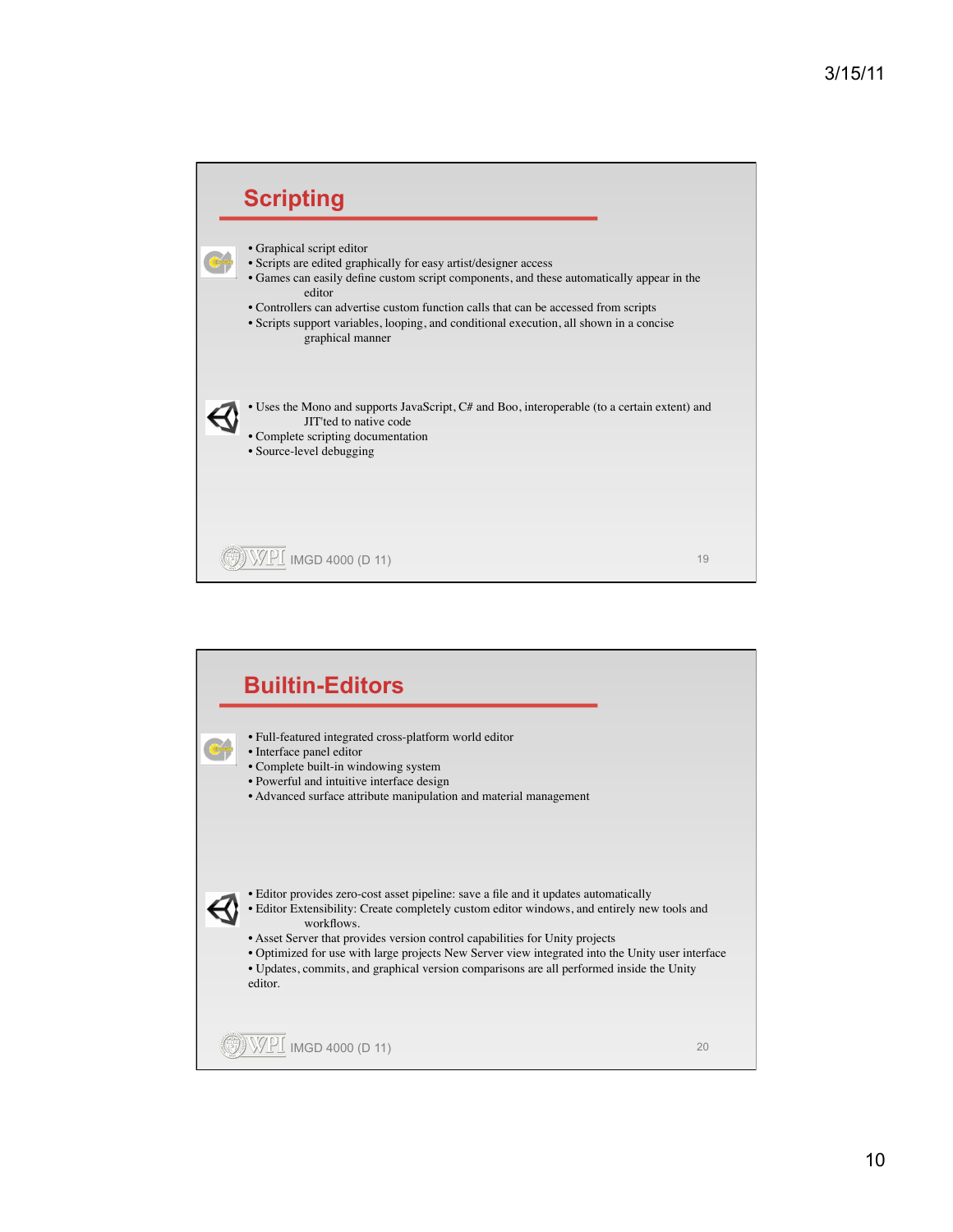

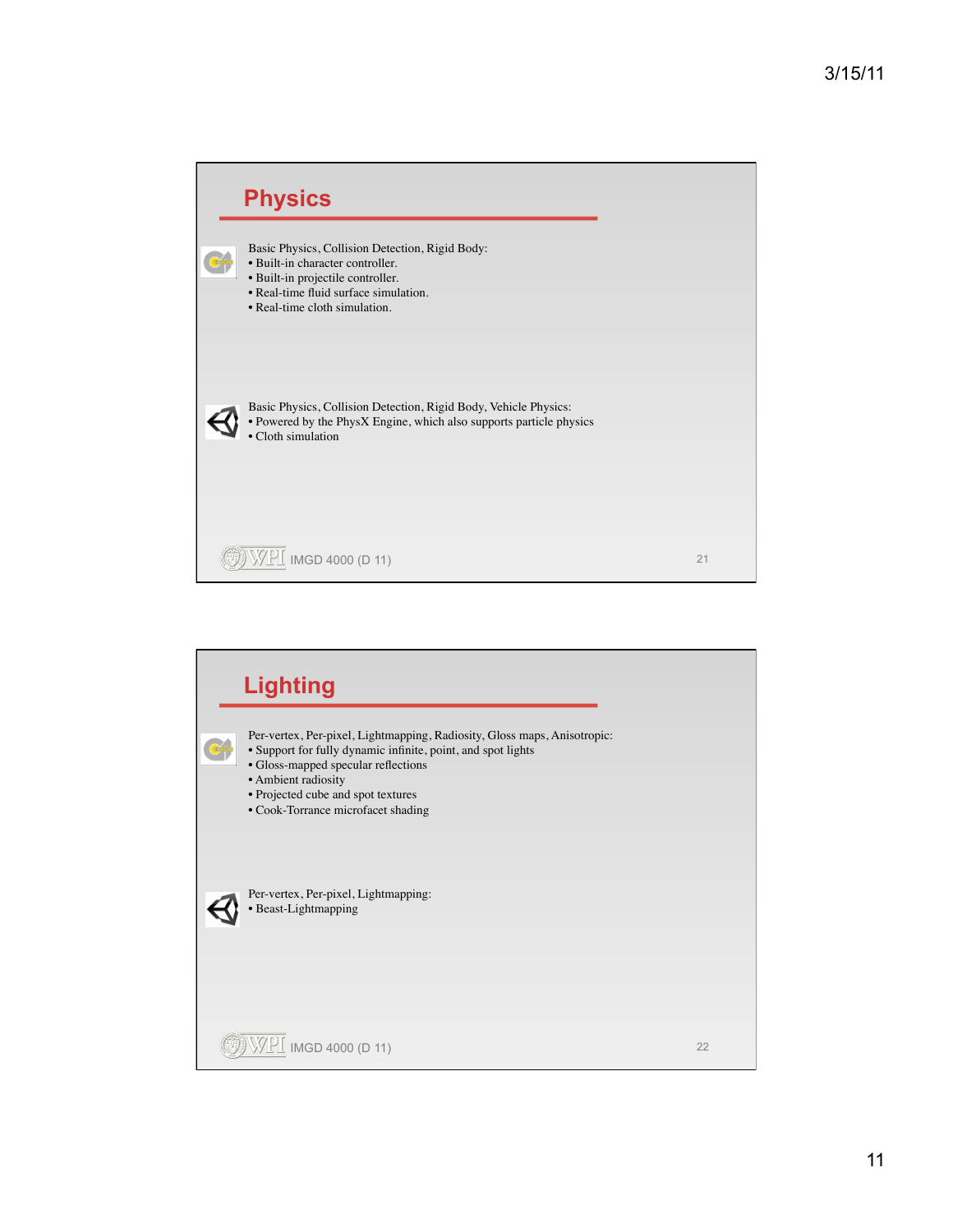

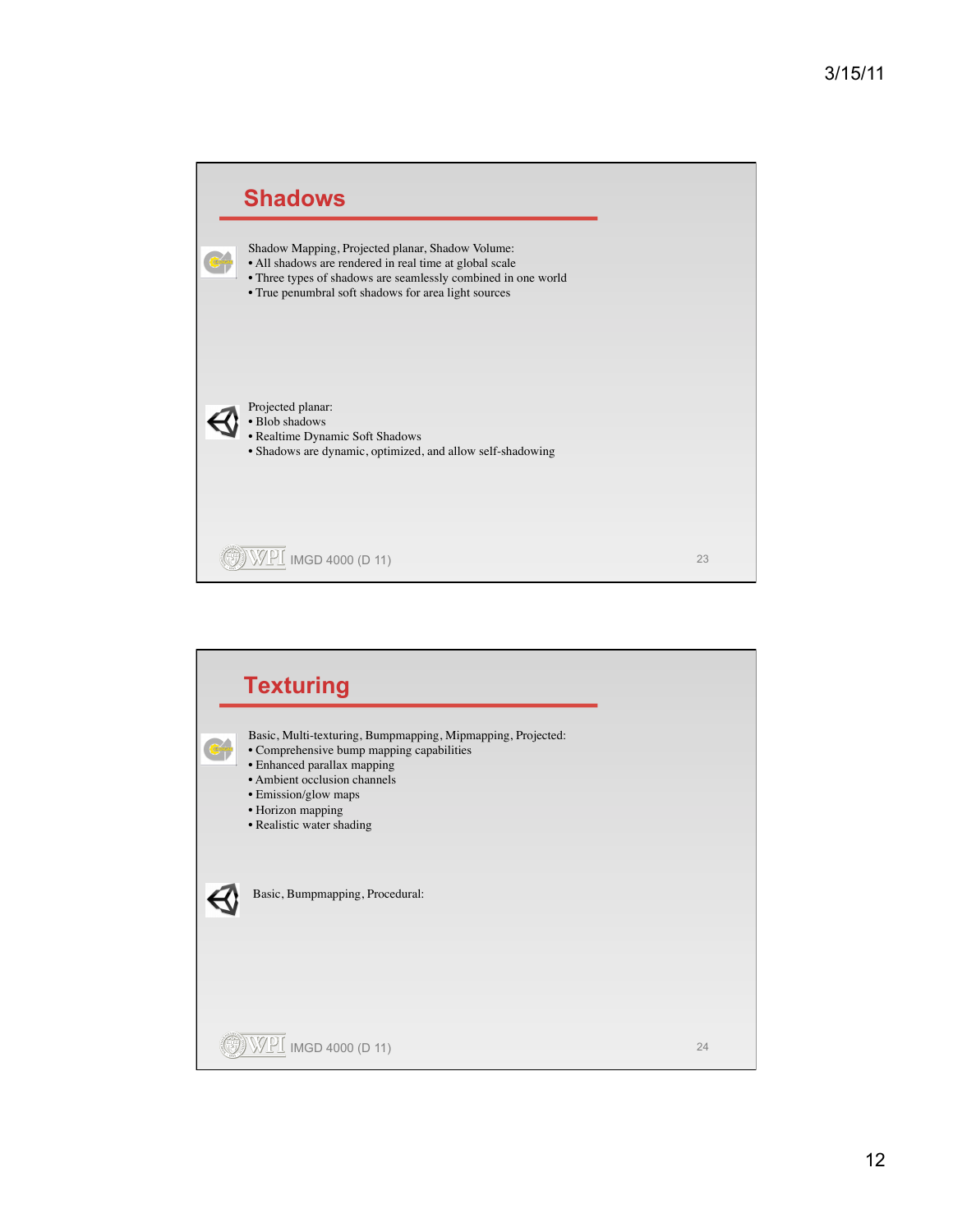

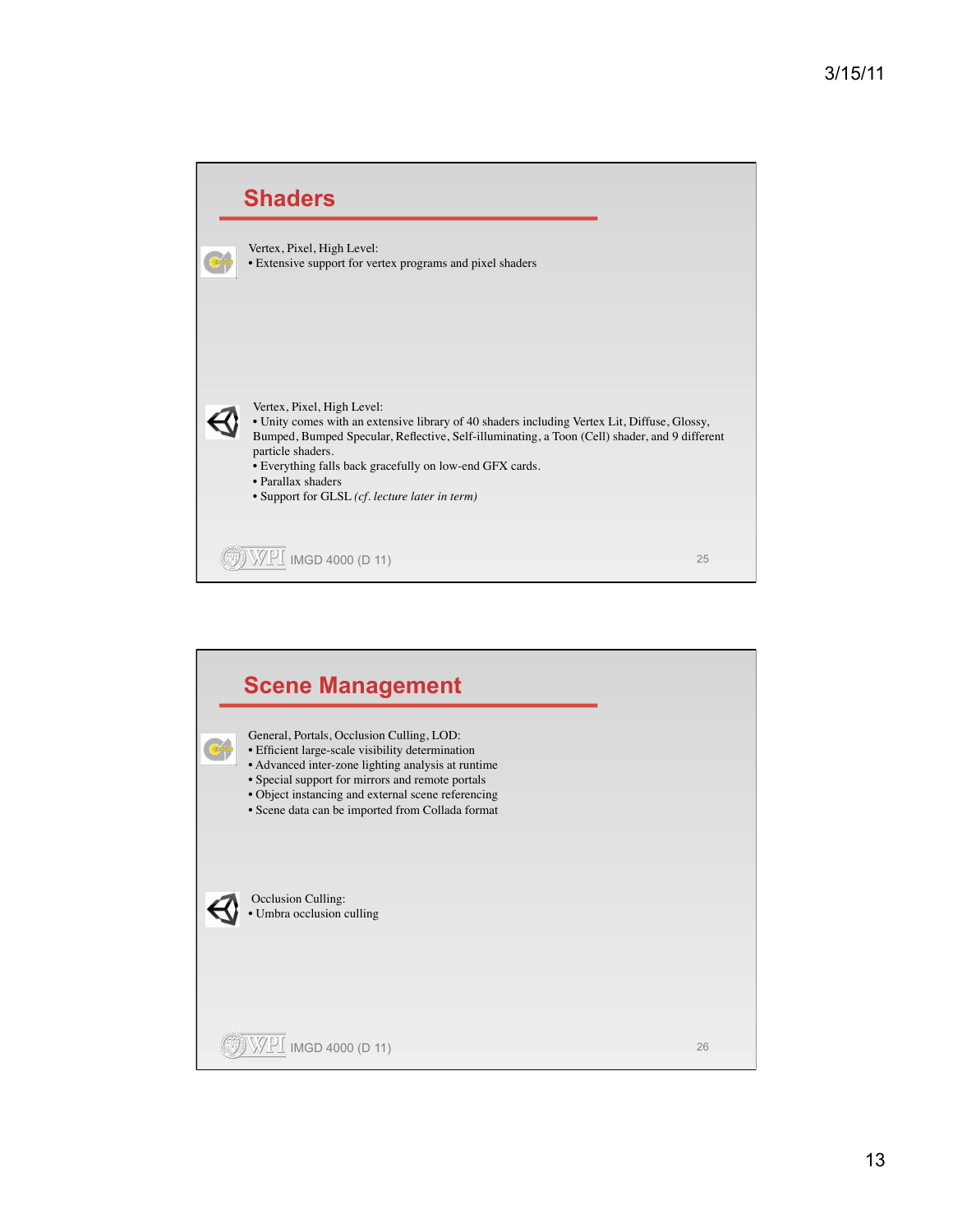

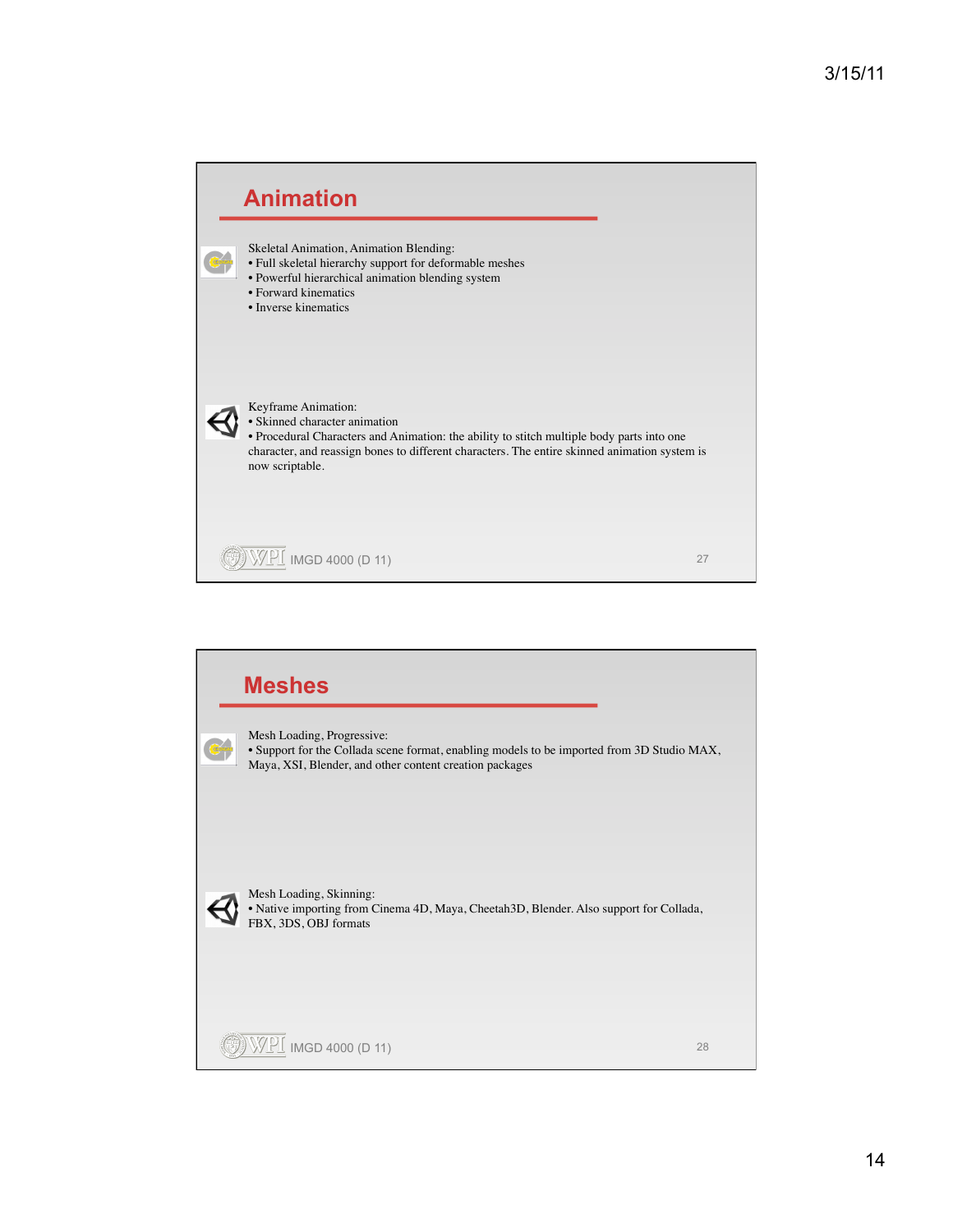

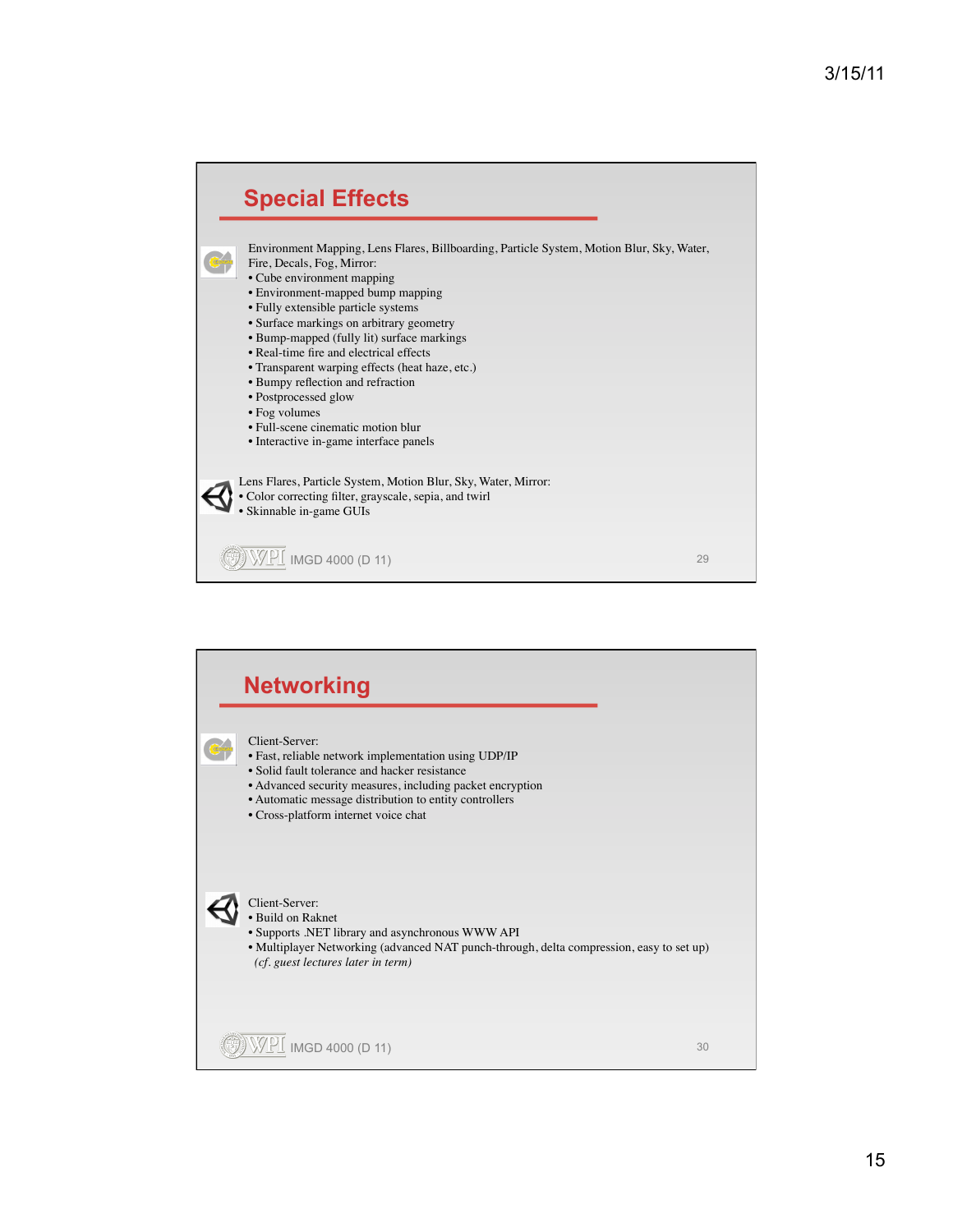